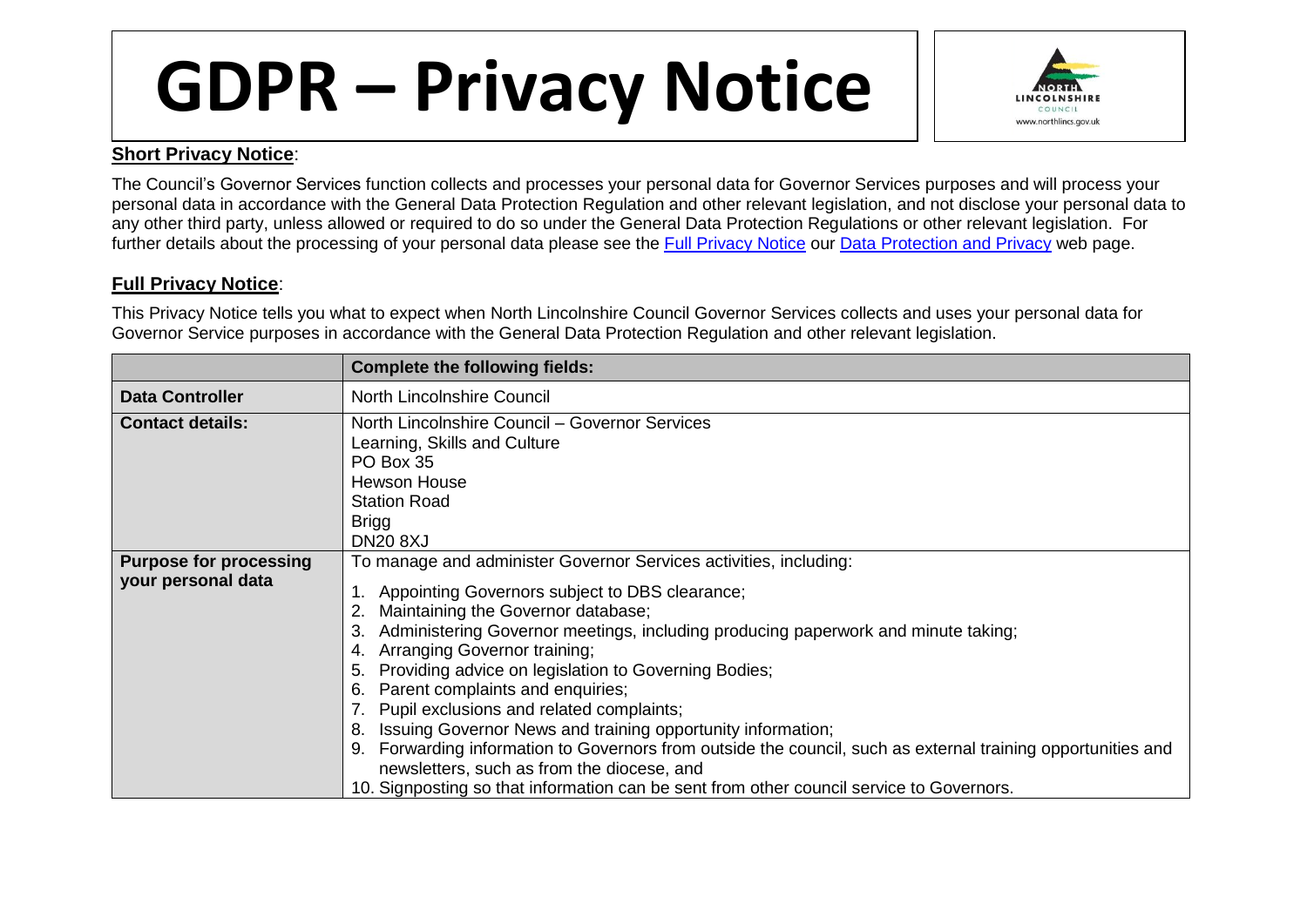| Will we use your personal<br>information for other<br>purposes?            | We will not process your personal data for any other purpose than that for which it was collected, without first<br>providing you with information on that other purpose and seeking your consent if applicable; except were we<br>are required to disclose your personal data in accordance with legislation for example in relation to the<br>prevention and detection of crime, counter terrorism, safeguarding, legal proceedings or to protect interests of<br>you or another. |
|----------------------------------------------------------------------------|-------------------------------------------------------------------------------------------------------------------------------------------------------------------------------------------------------------------------------------------------------------------------------------------------------------------------------------------------------------------------------------------------------------------------------------------------------------------------------------|
| The Organisations acting<br>on our behalf to process<br>your personal data | None.                                                                                                                                                                                                                                                                                                                                                                                                                                                                               |
| The fair and lawful basis<br>for processing your<br>personal data          | Processing basis 1: Processing of personal data is necessary in order to meet our duties in relation to<br>Governors (Article 6(1)(c) compliance with a legal obligation).                                                                                                                                                                                                                                                                                                          |
|                                                                            | Processing basis 2: Processing of personal data is necessary for the performance of a task carried out in<br>the public interest or in the exercise of official authority vested in the controller (Article $6(1)(e)$ );                                                                                                                                                                                                                                                            |
|                                                                            | The main Governor law statutes are (to provide a Governor Clerking Service):-                                                                                                                                                                                                                                                                                                                                                                                                       |
|                                                                            | Education Act 2002.<br>$\bullet$<br>The School Governance (Role, Procedures and Allowances) (England) Regulations 2013.<br>School Governance (Constitution) (England) Regulations 2012 or the School Governance<br>(Federations) (England) Regulations 2012.                                                                                                                                                                                                                        |
|                                                                            | Processing basis 3: for the performance of a contract to which the data subject is party or in order to take<br>steps at the request of the data subject prior to entering into a contract (Article $6(1)(b)$ ).                                                                                                                                                                                                                                                                    |
|                                                                            | As the Governor Service is bought in by schools through a Service Level Agreement.                                                                                                                                                                                                                                                                                                                                                                                                  |
|                                                                            | <b>Processing basis 4:</b> processing is necessary for the purposes of the legitimate interests pursued by the<br>controller or by a third party (Article $6(1)(f)$ ).                                                                                                                                                                                                                                                                                                              |
|                                                                            | For the sending of marketing information to Governors about training opportunities from external providers<br>where the training cannot be provided in house and other news of interest to them.                                                                                                                                                                                                                                                                                    |
|                                                                            | Special categories of personal data: processed on the basis of it is necessary for reasons of substantial<br>public interest, on the basis of Union or Member State law which shall be proportionate to the aim pursued<br>and which contains appropriate safeguarding measures.                                                                                                                                                                                                    |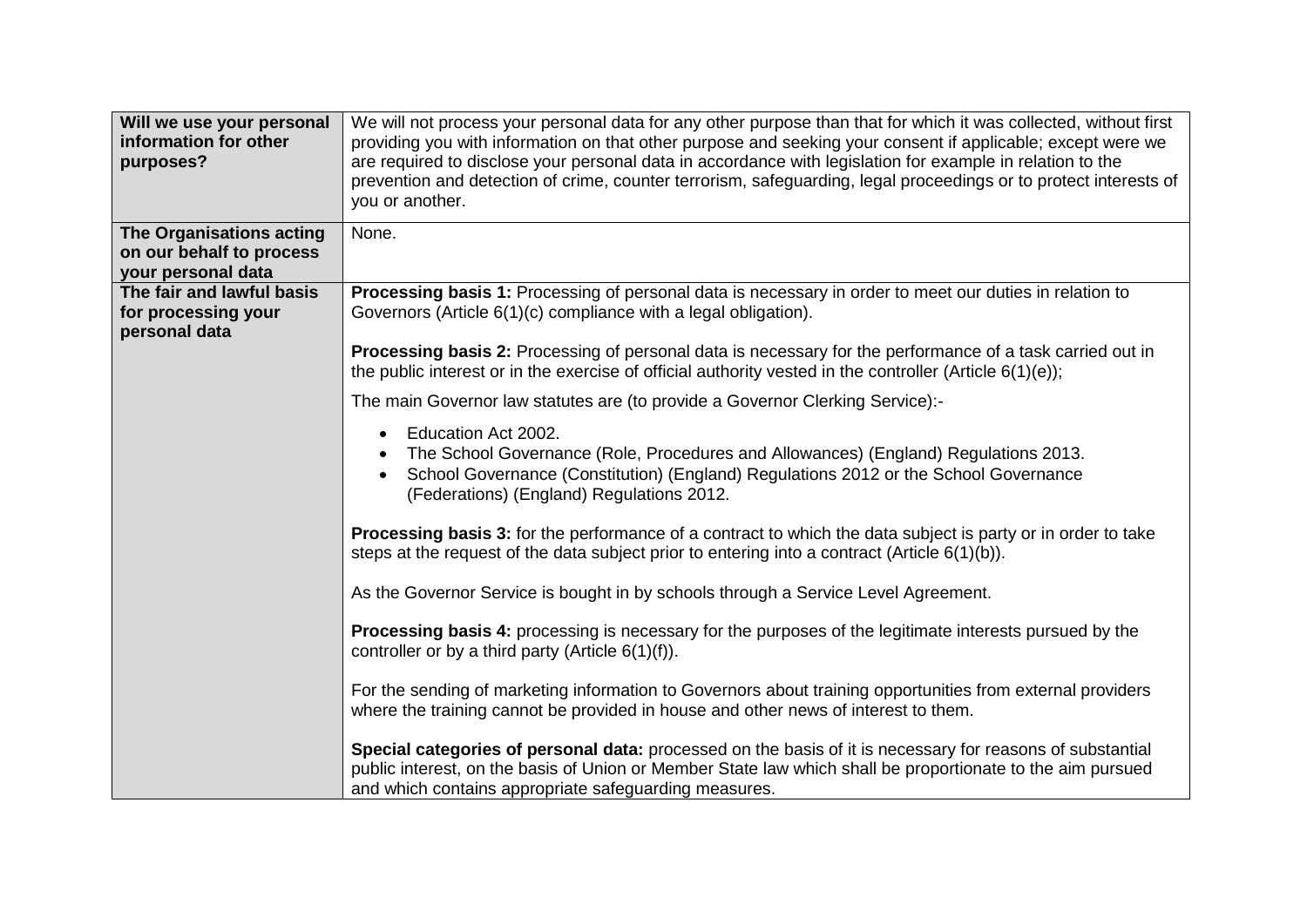|                                                                                      | Necessary for reasons of substantial public interest on the basis of Union or Member State law which is<br>proportionate to the aim pursued and which contains appropriate safeguarding measures.                                                                                                                                                                                                                            |
|--------------------------------------------------------------------------------------|------------------------------------------------------------------------------------------------------------------------------------------------------------------------------------------------------------------------------------------------------------------------------------------------------------------------------------------------------------------------------------------------------------------------------|
|                                                                                      | Special categories of personal data: processing is necessary for the carrying out of obligations under<br>employment, social security or social protection law, or a collective agreement (Article 9(2)(b).                                                                                                                                                                                                                  |
|                                                                                      | Health information is sometimes identified when an individual becomes a Governor and may also be provided<br>when booking training, such as when an individual has food allergies or access requirements. Health<br>information is also sometimes provided about school staff and/or pupils as part of an investigation.                                                                                                     |
|                                                                                      | Where this legal basis does not apply for the processing if special categories of personal the explicit consent<br>of the data subject will be sought.                                                                                                                                                                                                                                                                       |
|                                                                                      | Special categories of personal data: the data subject has given explicit consent to the processing of those<br>personal data for one or more specified purposes (Article 9(2)(a).                                                                                                                                                                                                                                            |
| Are you required to<br>provide the Council with<br>your personal data                | You are required to provide the minimum personal data necessary for us to manage your appointment as a<br>Governor and your involvement in other Governor related activities, such as investigations. Failure to provide<br>the minimum necessary personal data we require could prevent us offering you this service or restrict the<br>service offered or it could restrict our ability to carry out our statutory duties. |
| Does the processing<br>involve automated<br>decision-making,<br>including profiling? | <b>No</b>                                                                                                                                                                                                                                                                                                                                                                                                                    |
| Can you withdraw your<br>consent for processing?                                     | Yes, but only where the lawful basis of consent has been relied upon to process your personal information.                                                                                                                                                                                                                                                                                                                   |
| Who we will share your                                                               | Data Subject (individual) and their nominated representatives;<br>1 <sub>1</sub>                                                                                                                                                                                                                                                                                                                                             |
| personal data with                                                                   | 2. Business owners, such as training providers;                                                                                                                                                                                                                                                                                                                                                                              |
|                                                                                      | 3. Ombudsman and Regulatory bodies;<br>Hearings and Tribunals;<br>4.                                                                                                                                                                                                                                                                                                                                                         |
|                                                                                      | Council services;<br>5.                                                                                                                                                                                                                                                                                                                                                                                                      |
|                                                                                      | <b>Other Local Authorities;</b>                                                                                                                                                                                                                                                                                                                                                                                              |
|                                                                                      | 7. Partner agencies, and                                                                                                                                                                                                                                                                                                                                                                                                     |